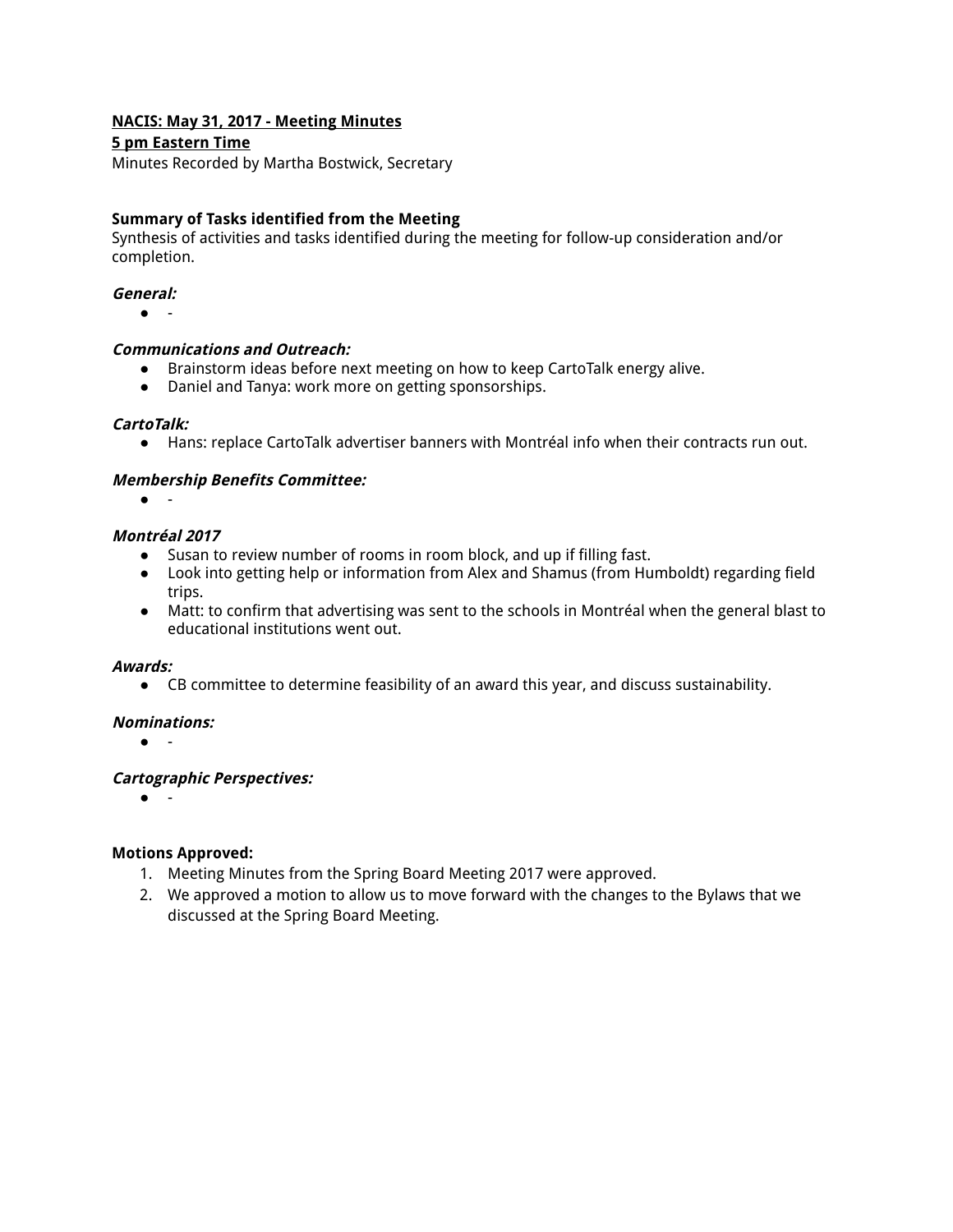#### **Board Composition: Executive Office (non-voting)**

Tanya Buckingham | Executive Director (term expires 1/2017) (regrets) Susan Peschel | Business Manager (un-termed) Daniel Huffman | Director of Operations (term expires 1/2019)

## **Executive Board (voting)**

Amy Griffin | Past President (term expires 10/2017) Anthony Robinson | President (term expires 10/2017) Fritz Kessler | Vice President & Program Chair Montréal (term expires 10/2017) Ginny Mason | VP-Elect (term expires 10/2017) Mary Beth Cunha | Treasurer (term expires 10/2018) Martha Bostwick | Secretary (term expires 10/2017)

## **Board of Directors (voting)**

Andy Woodruff (term expires 10/2017) Brooke Harding (term expires 10/2017) Matt Dooley (term expires 10/2017) Rosemary Wardley (term expires 10/2018) Nick Martinelli (term expires 10/2018) Donna Genzmer (term expires 10/2018)

Travis White | Student Board Member (term expires 10/2017)

## **Ex-officio Members (non-voting)**

Amy Griffin | Editor of Cartographic Perspectives (term expires 12/2019) Hans van der Maarel | Editor of CartoTalk (term expires 12/2018) (regrets)

Quorum is <sup>2</sup>/<sub>3</sub> of voting members in attendance (9 people required, 13 in attendance, we meet quorum).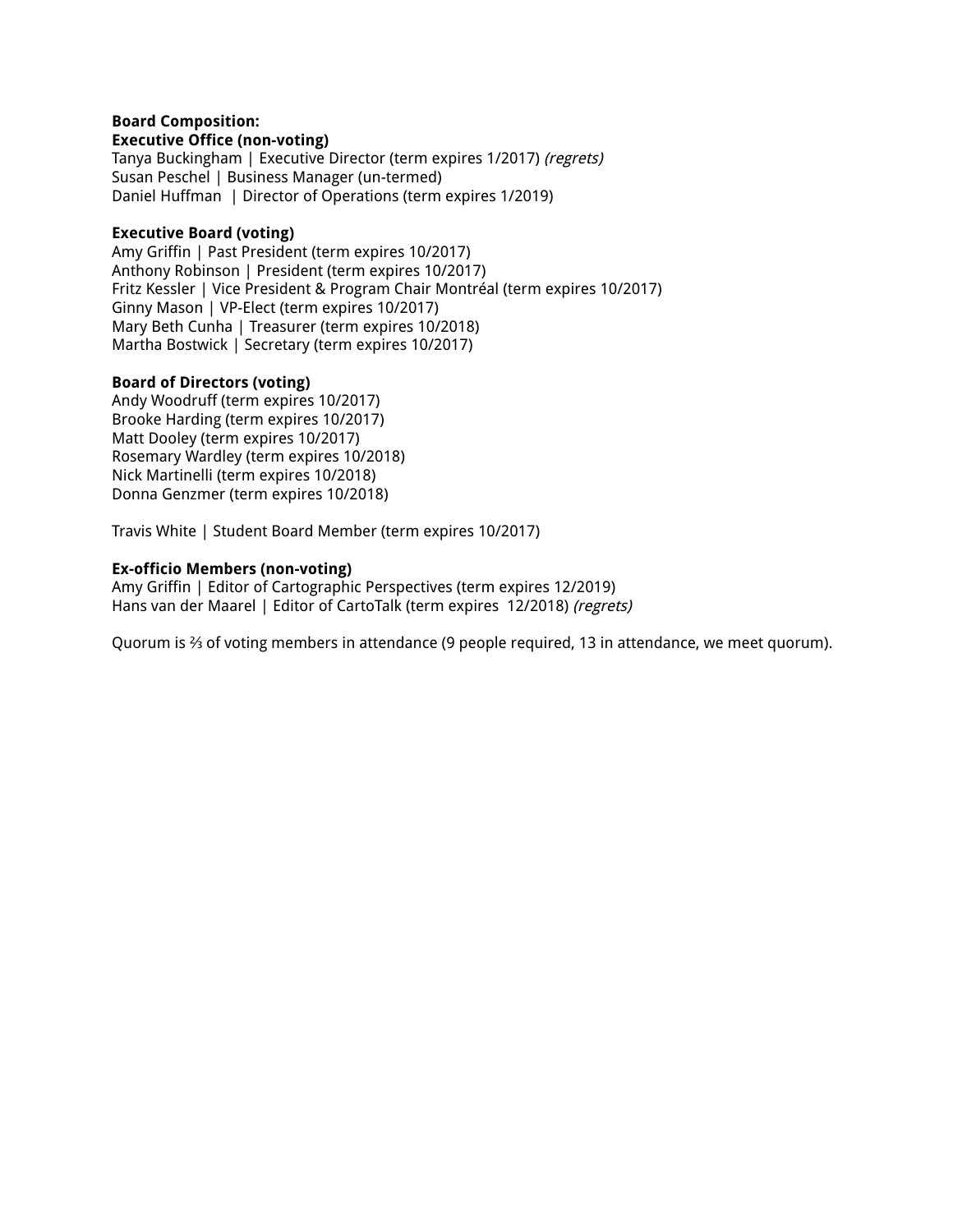# **Welcome | Anthony**

-Greetings, and thanks for meeting on short notice. Thanks for Daniel for coordinating our new setup using Zoom.

-We have about 10 things to go through, and hope to get through it within our allotted hour.

## **Minutes | Martha**

- Please review the minutes from the Spring Board meeting,
- Minutes

-Anthony: Does anyone have any comments on these minutes?

-Susan: She had a couple of notes that were sent directly to Martha.

-Martha: I applied Susan's changes.

-Donna moves to approve minutes from the Spring Board Meeting. Nick seconds the motion. All voted Aye. No Nay votes. The motion is approved.

## **Montreal 2017 Planning |Fritz**

Submissions:

-Currently we have 19 for PCD, 6 for GDCD, 2 workshops, and 77 for the main conference. This compares at 26 for PCD, 4 for GDCD, 2 workshops, and 104 for main conference from last year. -the CfP closes tonight, a few more might come in.

-Martha: For the Map Gallery and SMPC, we're a little low on numbers, but not bad at all. Stuff is coming in as we speak, and has been all day for the deadline. She'd estimate that we're about 10-15 posters below what we normally have, so we're doing pretty good.

-Meeting registration will probably open July 1.

-Susan: That date might be ambitious, as we need to know costs and charges in order to work out the prices.

-Fritz: Workshops are still in debate, so we can't set price yet.

-Susan: We need to have something to keep people there for the Thursday night, as we've committed to rooms for that night.

### Hotel Situation:

-Susan heard through someone that the block was full. She checked in with hotel, and added some rooms. We're close on some nights, and we can expand a bit. If you are on the board and know you're coming, please book now and make her life easier.

-Anthony: Generally, how many people book when they do their registration?

-Susan: That's how a lot of people do it, when they think of it. But there has been a lot of interest already, and early bookings from them.

-There are a lot of hotels in area if needed for overflow.

-Rosemary: is it common that the block of rooms gets full before registration?

-Susan: We never know. Technically the rate is good until September, but the block might fill before then. We will get a surge in July when registration opens.

-Anthony: Aren't we committed to a proportion?

-Susan: 80%. She can up the number again, and then re-evaluate in August.

-Anthony: If we're not likely to risk a penalty, let's up the room block to avoid hassle.

Program budget/translations:

-Ginny: She would like to do a bilingual program as a nod to our location this year. She has looked into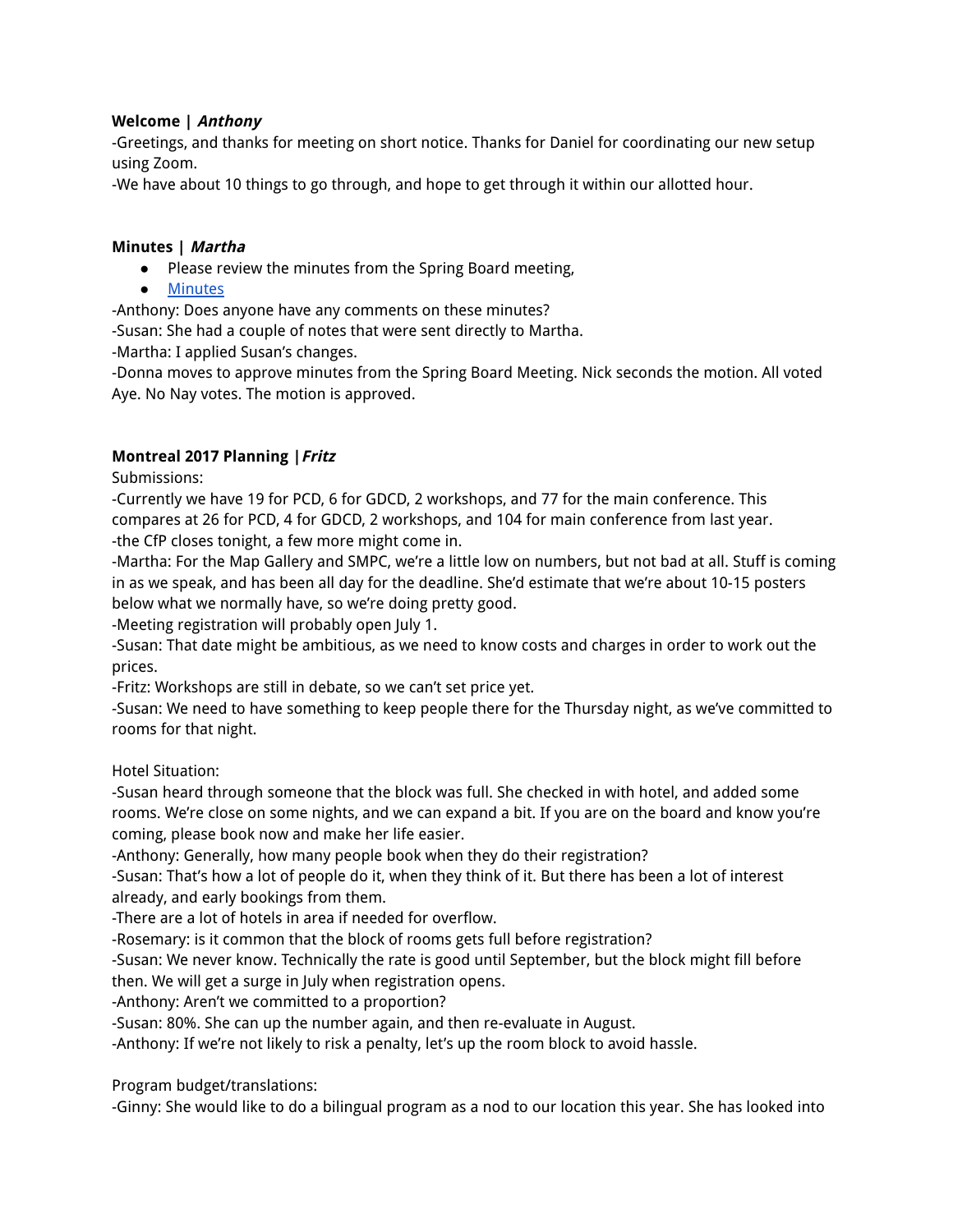the translation costs, and sas some numbers.

-Printing: same format as last year, double the pages. Requires wire spiral binding this year. Or a double-size book at same pages, saddle stitch.

-Ginny wants to stick with wirebound. Press costs were \$1845.00 last year. 130 pg wirebound is \$907 more than previous year @350 copies. \$2752 total cost.

-Translations go about 10¢ per word. Full translation would be \$2500. Increase in program expenses from last year would be \$1500.

-She would look for someone to do translation for cheaper.

-Asking for \$3400 for the budget.

-Same printer as they give a discount.

-Daniel: Is this more practical or symbolic? We would almost have exclusively English speakers. -Fritz: It is symbolic, so maybe why not?

-Ginny: Nice homage to the host country. Is the \$1500 worth that?

-Anthony: He thinks this would be nice to do. Makes sense for the place.

-Martha: The token Canadian approves.

-Anthony: He thinks this falls under purview of conference chairs discretion of how to spend their funds.

-Rosemary: There was talk about how many field trips should be planned, what are we looking at this year? Workshops, field trips, either, both?

-Fritz: These have been his most problematic items to work on. He can't get commitments. They are definitely in limbo. He has more feelers out, so any ideas or help will be needed.

-Susan: MBC has a former student, Shamus that may be of help.

-Fritz: It may be more informal this year.

-Susan: We talked about that at SBM. Might just need ideas for people in town on the weekend. We can look to the CVB maybe for ideas. She can't take lead as she is going on holidays.

-Susan: Will check with Alex, as he suggested Montreal.

-Rosemary: Would be happy to help with ideas, but she isn't able to attend the meeting this year. She can talk to Alex too, as they work together.

-Susan: Someone needs to take if from beginning to end.

-MBC: She will be away for the month of August. Her student has a lot of ideas already. Just needs to get in touch. He originally contacted her, and suggested he take the Humboldt students around. He might be good to do an informal trip since he lived there, and give his 'points of interest' tour.

-Susan, she can help to vet ideas as to what will work and what won't.

-We need to keep the process simple, and then evaluate the costs. They would need to pretty much run themselves, but we can facilitate the process. We don't want to get into renting a bus, etc.

-MBC: She will be in Montréal for 3 days in June if they need her to check on anything in person.

-Susan: Did anyone look into contacting the local schools in Montréal?

-Martha: they should be on the list of schools we advertise to every year about the SMPC and SDMC.

Matt, do you know if they were on the list?

-Matt: yes, he believes so. He'll double check.

-Matt: So far we have about 20 applications for student travel grants, and 3 from general members.

### **Norfolk 2018 Planning |Ginny & Susan**

-She has reached out to Leo, about local stuff.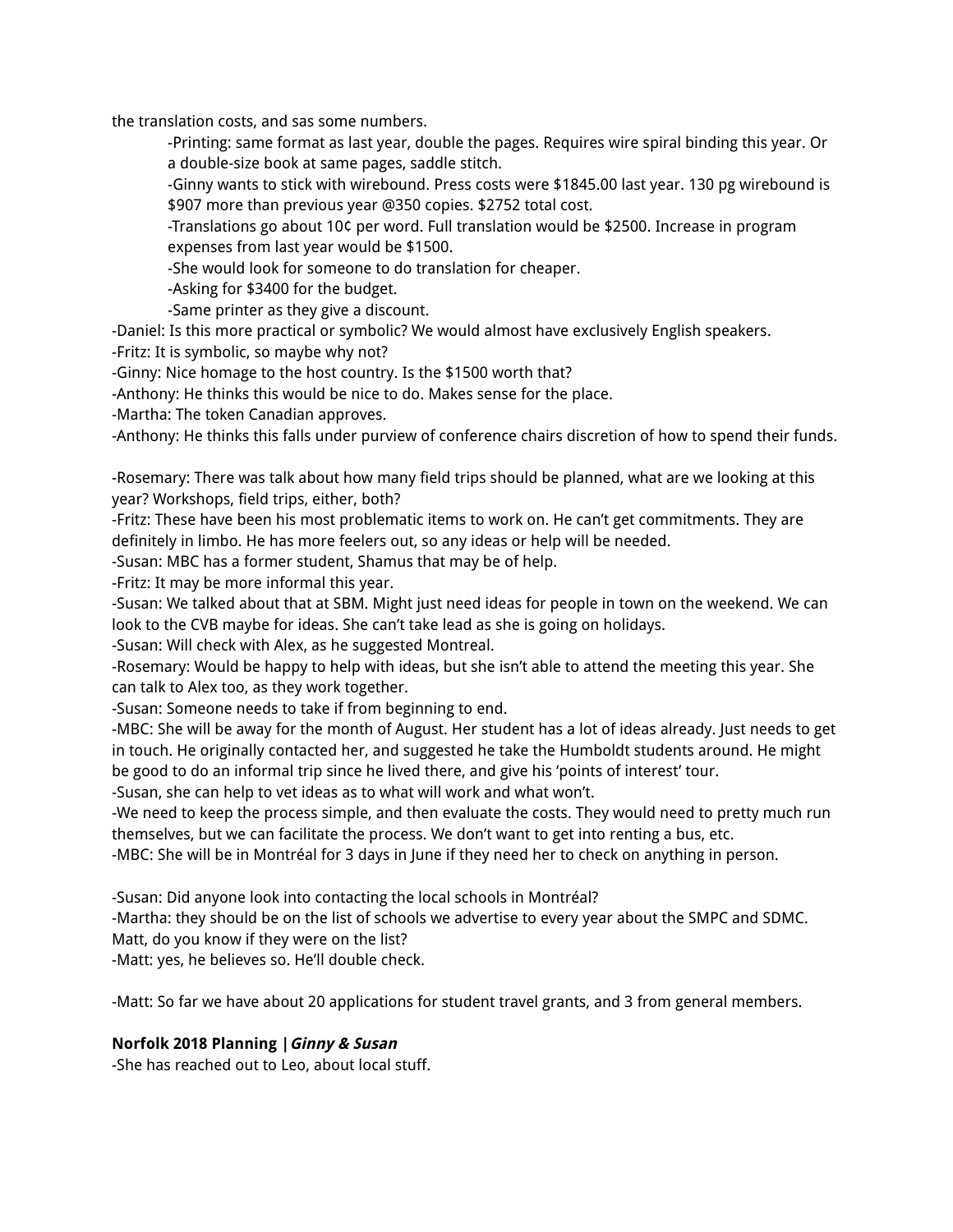-There's a cool waterfront district that has gone through a great renovation, Ginny is going to go there in July to meet event staff and connect with people. Will hopefully come up with some good stuff then, that is hopefully affordable.

-That's it for now.

# **Communications & Outreach re: Cartotalk Status | Daniel, Tanya, & Hans**

-Daniel just touched base with Tanya, they haven't done too much. They are on it. They need to work with Hans to determine ways to carry forth some of the energy from CartoTalk. They will brainstorm before next meeting and come with some concrete examples.

-Hans: Use the Facebook account to start up discussions. Would need a few people to admin/moderate, but the members are already there. Other locations would need to start rebuilding a community,

-Daniel: We currently neglect the FB site, so that's a good thing to have a conversation about.

-Hans: The current CartoTalk engagement rate is going down.

-Anthony: We're letting advertisers expire. How's that going?

-Hans: They should be expired before next meeting.

- -Anthony: Why don't replace them with banners for Montreal then?
- -Hans: Sure, if the materials are there.
- -Ginny: The logos and stuff are on Teamwork.

# **Sponsorships for NACIS 2017 | Daniel**

-This has been a higher priority item. Spent more time on it lately. Spoken with 7 potential people so far. 3 have said no, 4 will get back to them. They do have some more people on their list.

-Ginny: Did the 'no' people give a reason?

-Daniel: In one case, they are budgeting for 2019 already. Some just said no.

-Anthony: Who was that?

-Daniel: Esri, Carto, and Not sure. Esri is scheduling for 2019, so they need to contact them ahead of time now.

- -Susan: What about our current CartoTalk sponsors?
- -They don't pay nearly as much as we want to charge for sponsorship.

-Susan: But no money is no money.

- -Daniel: Would prefer to try and get the larger sponsors first?
- -MBC: Could they do a tiered sponsorship?

-Hans: He was at a conference recently, and they did the sponsorship for food.

- -Daniel: We're trying the video by track first.
- -Common to hear that there are drastically shrinking budgets for these things.

-Anthony: We need to try to sell for what it's worth.

# **Corlis Benefideo Award | Nick**

-We only had 6 entries, so the deadline was extended.

-The committee will meet this week to decide if there is enough entries and quality of work. They will also make a voting schedule. He thinks that all the awardees have come from internal nominees. This doesn't seem sustainable. We need to determine if we need to try harder to get entries, or work on selection criteria.

-Will meet with Nat at the EOM in Minneapolis, to see how he feels about sustainability if we don't receive outside entries.

-Anthony: Any follow up?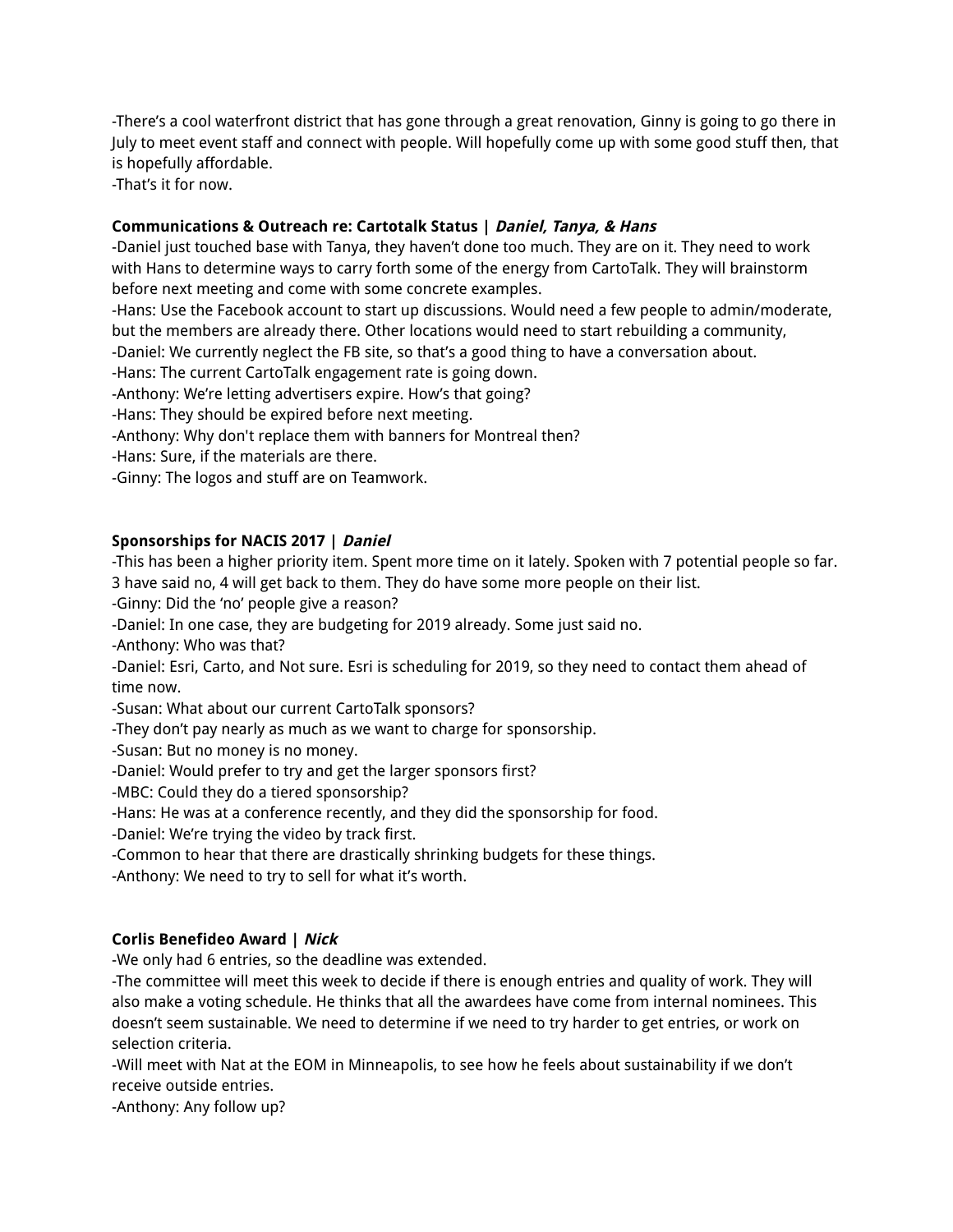-Rosemary: isn't it every other year?

-Nick: It is every other year. It was confusing, as it was awarded in 2015, but the speaker spoke in 2016. -He doesn't think there will be a lot of contention if there isn't an award this year, if the entries don't warrant it.

## **Cartographic Perspectives | Amy**

-We've been getting caught up. Published two of three 2016 issues. Not sure they will get all the 2017 issues out this year. Somewhat caught up though!

-Since the Spring Board Meeting, they have had 5 submissions for peer reviewed articles that were worthy of review. Most of them should be accepted.

-They have been having trouble getting in touch with Alex, he's a section editor, and she has content for him. But he's not responding to emails. Need to know if he can do it, or they won't get caught up. -Happy with getting quality content submitted.

### **Nominations | Amy**

-Leo has agreed to be nominee for VPE. This is excellent news.

-Martha agreed to stay on as secretary.

-They have a good list for At Large board members, actually too many people right now. Working on the list and seeing if those on it are still interested in running.

-They have a student nominee lined up. An undergrad from Humboldt that MBC has agreed to mentor into the position.

# **RfP for Website & Technical Support | Daniel**

-Tanya has more taken the lead. She has emails out to people looking at existing infrastructure systems, and for new re-design. They are plugging away at it.

-Anthony: Is there anything that other board members can be helping with?

-Daniel: They have a lack of knowledge on what they should be asking for, so if you have general advice or contacts, let them know.

# **Other Business**

-Nick: Is everyone getting the travel grant award emails? Do they just go to him? -Martha: they should be going to the entire awards committee. They should go to Matt, Andy, and Nick.

-Matt: He's compiling them, and will get the voting sheet to the committee in the next few days.

Bylaws:

-Daniel: He thinks we need to actually vote on getting the bylaws changed.

-Rosemary: Makes a motion to approve that we move forward with the changes to the Bylaws. Matt seconded this motion. All vote Aye. Motion passed.

-Great. Daniel is ready to move ahead with that and let members know.

-MBC: Proposes a discussion for the fall: We always have our red line that we don't go below for budget, since we need to cover commitments. She wants to raise this line to \$75K since we're now committing to more meetings ahead of time.

-Anthony: If she thinks that makes more sense, then to do.